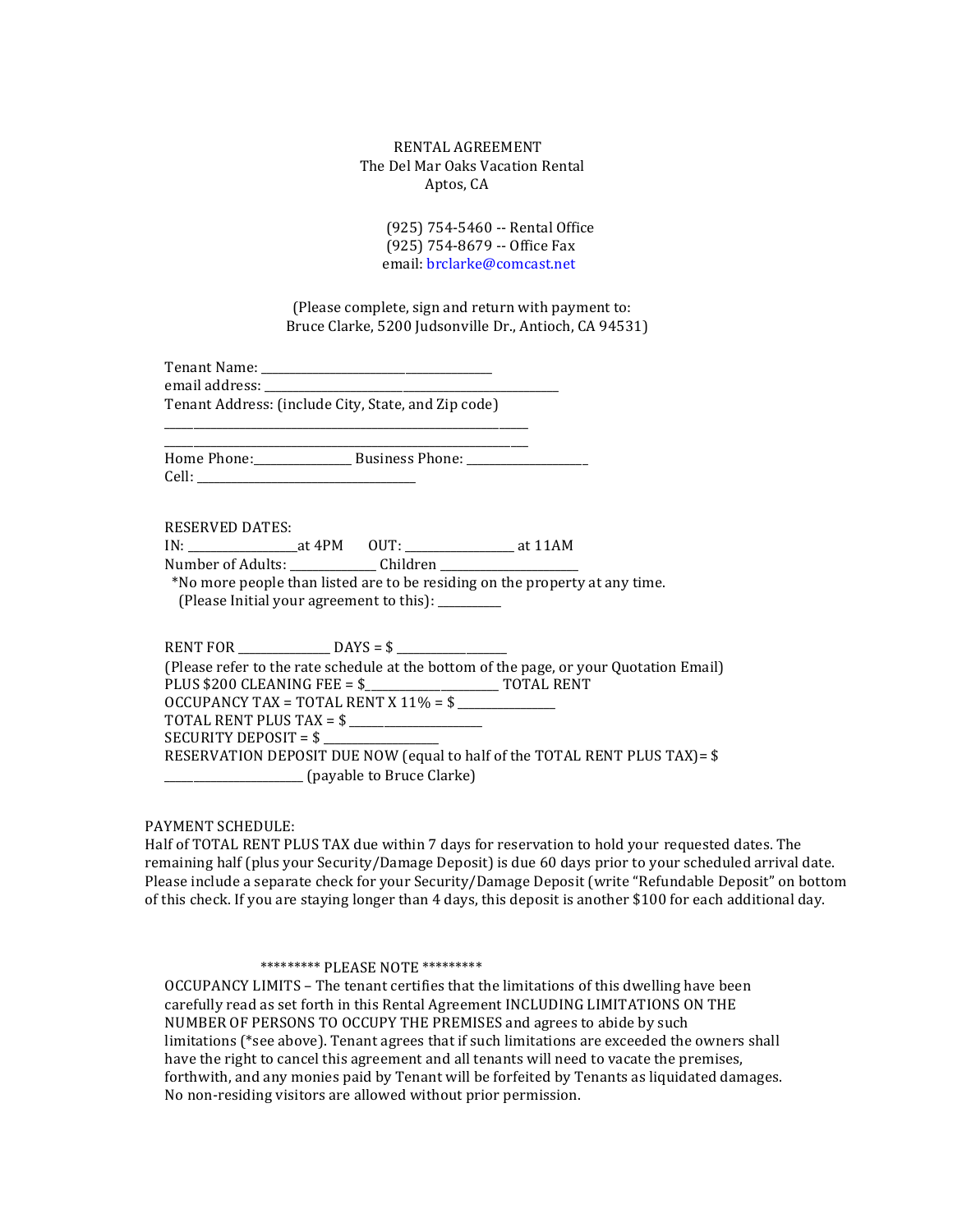- 1. AGREEMENT: Bruce Clarke, the Owner, and Tenant agree as follows: Above Tenant is an adult and will be an occupant of the premises during the entire reserved period. Other occupants will be family members, friends or responsible adults. Use of the premises will be denied to persons not falling within the foregoing categories, and as a result they would have to vacate the property immediately without any refund. No keys will be issued to anyone who is not an adult.
- 2. DEPOSIT (half of total rent): The deposit is due WITHIN 7 DAYS of making your reservation. FAILURE TO RECEIVE YOUR MONIES WITHIN THE 7 DAYPERIOD MAY RESULT IN CANCELLATION OF YOUR RESERVATION.
- 3. CLEANING FEE: If unusual cleaning is necessary, there will be an additional charge deducted from your deposit. You will be contacted within 14 days of your departure regarding any additional charges for missing items, damage to the house or its contents, or any excessive cleaning that may be required.
- 4. CANCELLATION POLICY The reservation deposit is non-refundable. See 12 below for more details.
- 5. PETS: No pets allowed.
- 6. SMOKING: This is a non-smoking property. Smoking is not permitted inside the house or anywhere on the property. Smoking on this property will effect your full deposit from being returned.
- 7. LIABILITY AND DAMAGE: Tenant shall indemnify and hold Owner free and harmless from any and all liability, claims, loss, damage or expenses, including attorney fees, arising by reason of any death, injury, illness or property damage sustained by any person including Tenant or any agent, employee, guest or invitee of Tenant where such death, injury, illness or property damage is: a) allegedly caused by a negligent or intentional act of tenant or any guest, invitee or agent of the tenant, and/or b) allegedly caused by a negligent or intentional act of Owner or any guest, invitee, agent or employee of Owner, unless there is gross negligence by owner. Owner nor their agents shall be liable for any damage to personal property of the Tenant, or invitees, from theft, vandalism, fire, water, rain, acts of God, interruptions of utilities, acts of others or any other causes whatsoever.
- 8. The undersigned accepts and assumes all risks involved in or related to the use of the spa tub and all other equipment. Spa tub use is prohibited without an adult present.
- 9. NOISE/NUISANCE: Tenant shall not disturb neighbors with loud noise or music, or unlawful, unsafe or pollution-causing behavior. Should Tenant allow or participate in such behavior, Tenant will be evicted and will forfeit the remainder of the rental fee and the security deposit. Tenant must be quiet no later than 10PM.
- $10$ . UTILITY CHARGES: Rental rates include utilities. At the owner's discretion, there will be an additional charge for excessive water usage
- 11. WHAT WE SUPPLY: The property is equipped and set up as a fully furnished property that will include bedspreads, linens, blankets, pillows, towels, as well as a fully equipped kitchen, TV's, DVD, BBQ grill and outdoor furniture. Please bring your own toiletries. The use of the washer and dryer is strictly off limits.
- 12. CANCELLATION: Should you wish to cancel this reservation, a notice of cancellation MUST BE IN WRITING AND RECEIVED MORE THAT 60 DAYSPRIOR TO YOUR CHECK IN DATE. We will refund the sums you have paid, less  $a$250.00$  cancellation fee. If your notice of cancellation is RECEIVED LESS THAN60 DAYS PRIOR TO YOUR CHECK IN DATE, you will forfeit all sums paid, unless we are able to re-rent the property to someone else, at the same rate, for the same period. If the property is re-rented, we will only charge the \$250.00 cancellation fee.